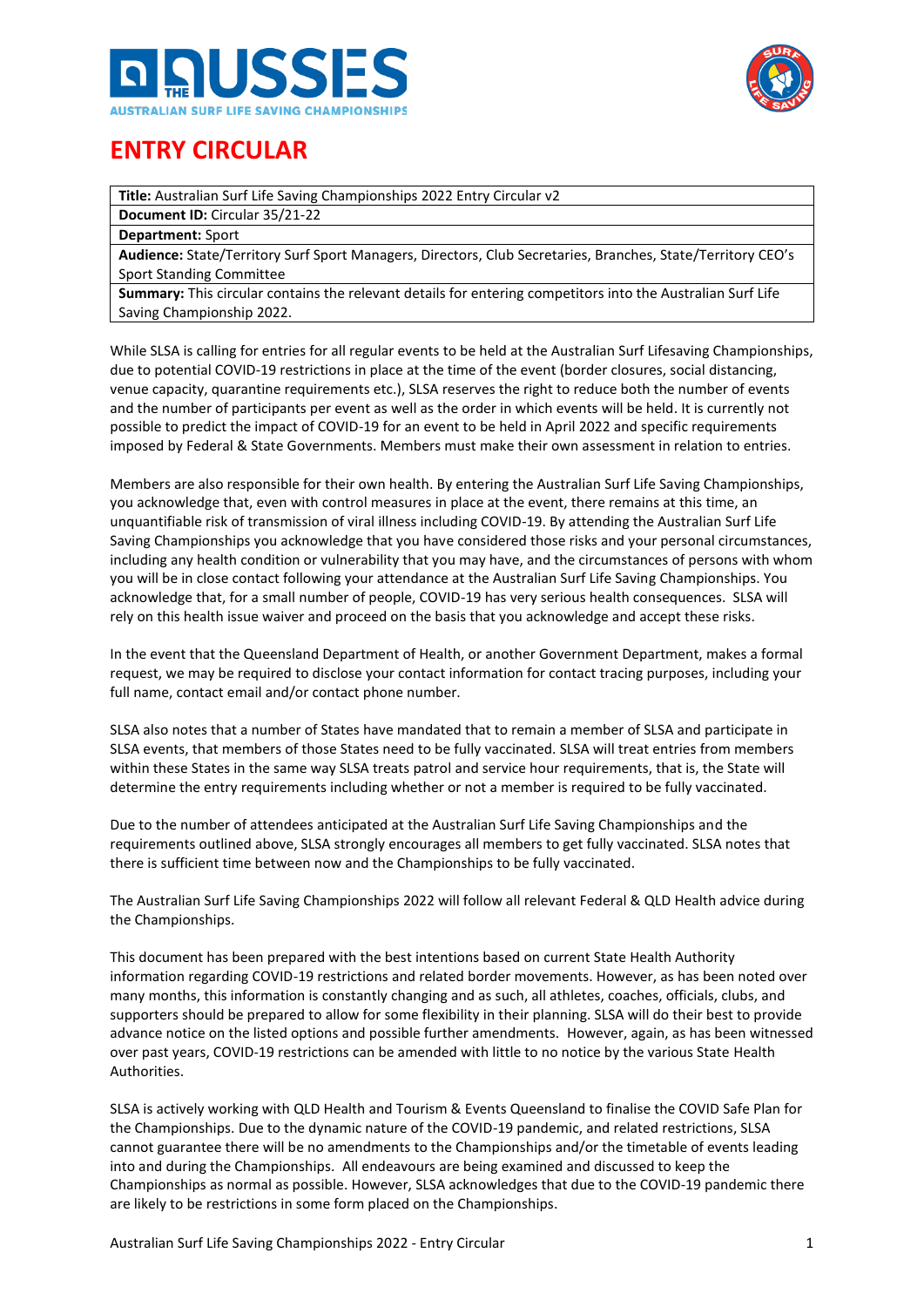



# **EVENT DATES:**

| <b>Date</b>                      | <b>Event</b>                      | <b>Beach</b>                |  |
|----------------------------------|-----------------------------------|-----------------------------|--|
| Saturday 2 - Sunday 3 April 2022 | Australian Youth Surf Life Saving | North Kirra                 |  |
|                                  | Championships                     |                             |  |
|                                  | Australian Surf Life Saving       |                             |  |
| Sunday 3 April 2022              | Championships Ocean Swim (All     | North Kirra                 |  |
|                                  | Ages)                             |                             |  |
| Monday 4 & Tuesday 5 April 2022  | Australian Masters Surf Life      | Broadbeach (Ocean events) & |  |
|                                  | Saving Championships              | Kurrawa (Beach events)      |  |
| Wednesday 6 - Sunday 10 April    | Australian Open Surf Life Saving  | Broadbeach (Ocean events) & |  |
| 2022                             | Championships                     | Kurrawa (Beach events)      |  |

# **IMPORTANT DATES**

Please see below a summary of important dates related to the Youth, Masters and Opens Australian Surf Life Saving Championships 2022.

|                     |                     | <b>December 2021</b>                                         |  |  |  |  |
|---------------------|---------------------|--------------------------------------------------------------|--|--|--|--|
| Friday 17 December  |                     | <b>Officials Nominations Open</b>                            |  |  |  |  |
|                     |                     | <b>January 2022</b>                                          |  |  |  |  |
| Friday 14 January   |                     | <b>First Round Officials Nominations Close</b>               |  |  |  |  |
| Thursday 27 January |                     | Aussies 2022 - Early Bird Entries open                       |  |  |  |  |
|                     |                     | <b>February 2022</b>                                         |  |  |  |  |
| Friday 4 February   |                     | <b>Event Timetable Released</b>                              |  |  |  |  |
| Friday 18 February  |                     | First Round Officials Appointments Published                 |  |  |  |  |
| Sunday 20 February  | 11:59pm AEDT        | <b>Early Bird Entries Close</b>                              |  |  |  |  |
| Monday 21 February  | 00:00am AEDT        | Normal Entries Open                                          |  |  |  |  |
| Monday 21 February  | 5:00pm AEDT         | Early Bird entry invoices sent to clubs                      |  |  |  |  |
|                     |                     | <b>March 2022</b>                                            |  |  |  |  |
| Monday 14 March     | 5:00pm AEDT         | Limited Entries Entered (by States)                          |  |  |  |  |
| Sunday 20 March     | 11:59pm AEDT        | <b>Normal Entries Close</b>                                  |  |  |  |  |
| Monday 21 March     | 5:00pm AEDT         | Normal entry invoices sent to clubs                          |  |  |  |  |
| Monday 28 March     | 9:00am-5:00pm AEDT  | First day for container deliveries (ANY CONTAINER            |  |  |  |  |
|                     |                     | DELIVERED BEFORE THIS DATE WILL BE TURNED AWAY)              |  |  |  |  |
| Wednesday 30 March  | 5:00pm AEDT         | Invoices due (All entry payments in full due)                |  |  |  |  |
| Thursday 31 March   | 7:00am AEDT         | First day for club tents to be erected - All Beaches         |  |  |  |  |
|                     |                     | <b>April 2022</b>                                            |  |  |  |  |
|                     | 2:30pm AEDT         | Board Riding Competitor Briefing & Day 1 Board Riding        |  |  |  |  |
|                     |                     | Marshalling                                                  |  |  |  |  |
| Friday 1 April      | 4:00pm AEDT         | Youth Team Manager and Officials Briefing (Online)           |  |  |  |  |
|                     | 5:00pm AEDT         | Ocean Swim Athlete & Officials Briefing (Online)             |  |  |  |  |
|                     | 5:00pm AEDT         | Last day for container deliveries                            |  |  |  |  |
|                     | 8:00am AEDT         | Competition Day 1: Youth Championships - North Kirra         |  |  |  |  |
| Saturday 2 April    | 7:00am-3:00pm AEDT  | Scrutineering Begins: Kurrawa Park Trailer Compound          |  |  |  |  |
|                     | 7:30am AEDT         | Opening Ceremony - Youth                                     |  |  |  |  |
|                     | 8:00am AEST         | Competition Day 2: Youth Championships - North Kirra         |  |  |  |  |
|                     | 7:00am-3:00pm AEST  | Scrutineering continues: Kurrawa Park Trailer Compound       |  |  |  |  |
| Sunday 3 April      | 7:00am-10:30am AEST | The AUSSIE Ocean Swim - North Kirra                          |  |  |  |  |
|                     | 5:00pm AEST         | Masters + Opens Team Managers & Officials Briefing           |  |  |  |  |
|                     |                     | (Online)                                                     |  |  |  |  |
|                     | 6:30am AEST         | Lifesaving Events Begin - Broadbeach SLSC                    |  |  |  |  |
| Monday 4 April      | 8:00am AEST         | <b>Competition Day 3: Masters Championships - Broadbeach</b> |  |  |  |  |
|                     | 7:00am-3:00pm AEST  | Scrutineering continues: Kurrawa Park Trailer Compound       |  |  |  |  |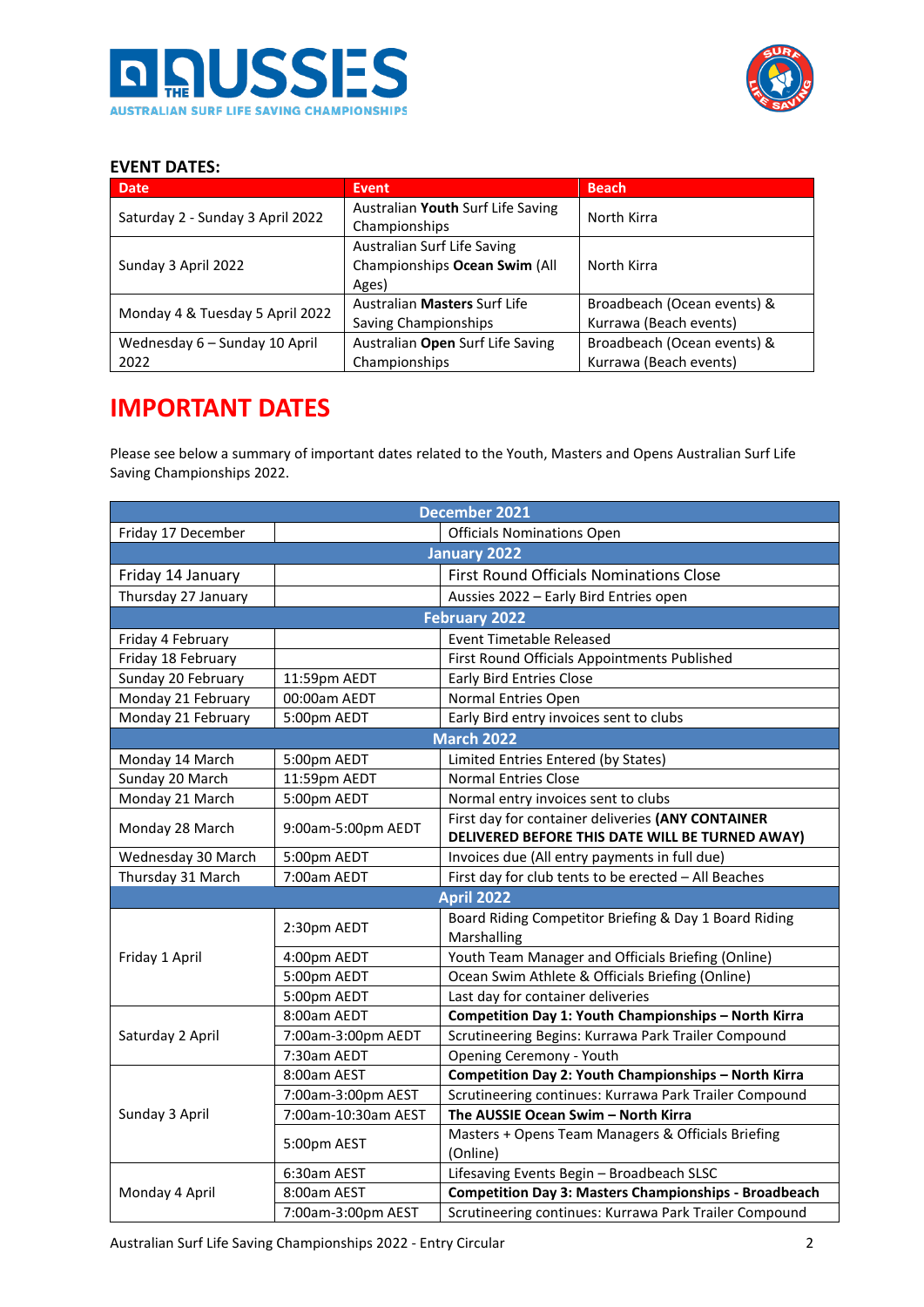



|                    | 8:00am AEST         | Competition Day 4: Masters Championships - Broadbeach     |
|--------------------|---------------------|-----------------------------------------------------------|
| Tuesday 5 April    | 5:00pm AEST         | Women's Mentoring Event                                   |
|                    | 7:00pm AEST         | Ladies Dinner                                             |
|                    | 7:00am-3:00pm AEST  | Scrutineering continues: Kurrawa Park Trailer Compound    |
|                    | 8:00am AEST         | <b>Competition Day 5: Open Championships - Broadbeach</b> |
| Wednesday 6 April  | 7:30am AEST         | Opening Ceremony - Masters & Opens                        |
|                    | 7:30pm AEST         | Officials Dinner: Officials Marquee                       |
|                    | 8:00am AEST         | Competition Day 6: Open Championships - Broadbeach        |
| Thursday 7 April   | 12:00pm-2:00pm AEST | Alumni Lunch                                              |
|                    | 6:30pm-10:30pm AEST | Life Members Dinner                                       |
| Friday 8 April     | 8:00am AEST         | Competition Day 7: Open Championships - Broadbeach        |
|                    | 8:00am AEST         | Competition Day 8: Open Championships - Broadbeach        |
| Saturday 9 April   | 9:00am-4:00pm AEST  | Competition Day VIP Function: VIP Area on Beach           |
|                    | 7:00am AEST         | <b>Ecumenical Service</b>                                 |
|                    | 7:45am AEST         | <b>Finals Day Opening Ceremony</b>                        |
|                    | 8:00am AEST         | March Past                                                |
| Sunday 10 April    | 9:00am AEST         | Competition Day 9: Open Championships - Broadbeach        |
|                    | 9:00am-4:00pm AEST  | Competition Day VIP Function: VIP Area on Beach           |
|                    | 4:00pm AEST         | <b>Closing Ceremony</b>                                   |
| Monday 11 April    | 9:00am-5:00pm AEST  | First day for container pickup                            |
| Wednesday 13 April | 9:00am-5:00pm AEST  | Final day for container pickup                            |

#### **All above dates and times are subject to change**

*\*Team Managers who are managing for more than one of Youth, Opens and Masters Championships must attend both briefings.*

# **ENTRY PROCESS**

Club entries to the Australian Surf Life Saving Championships must be submitted via the SLSA Sports Event Management System (SEMS). Instructions for entries can be found via the followin[g SEMS Guide.](https://www.manula.com/manuals/surf-life-saving-australi/sems-slsa-sports-event-management-system/1/en/topic/overview) For all SEMS enquires please email SEM[S sems@slsa.asn.au.](mailto:sems@slsa.asn.au)

# **ELIGIBILITY TO COMPETE**

To be eligible to compete at Masters & Opens Championships, competitors must comply with Policy 5.04 – Competition Eligibility and the Guidelines for Competition Eligibility document (available on the SLSA Members Area). Note that due to the impact of COVID-19 on the ability of some members to fulfill their patrol and service hour requirements, Policy 5.04 has been amended by the SLSA Board for these championships only as follows.

- 1. That due to the impact of COVID-19 on the ability of some members to fulfil all of their patrol and service hour requirements for the 12 months ended  $31<sup>st</sup>$  December 2021, that Policy 5.04 (Competition Eligibility Policy) Section 3 c Table 1 'Minimum active service hour requirements for Active, Active Reserve and U15 Members' be amended for the 2021/22 National Championships as per individual State recommendation.
- 2. That the reduction (if any) in patrol and service hours be for the 2021/22 Branch, State and National Championships only (Open/Masters/U15/IRB/Pool)
- 3. That for the 2021/22 Branch, State and National Championships only, any combination of patrol and service hours will satisfy the requirements of competition eligibility.
- 4. That NZ competitors wishing to compete for a SLSA Club only need to obtain an endorsement from Surf Life Saving New Zealand that they are not in default of their service, financial or discipline obligations and that they be proficient in accordance with either NZ or SLSA requirements.
- 5. That resolutions 1 to 4 above only apply to the 2021/22 championships.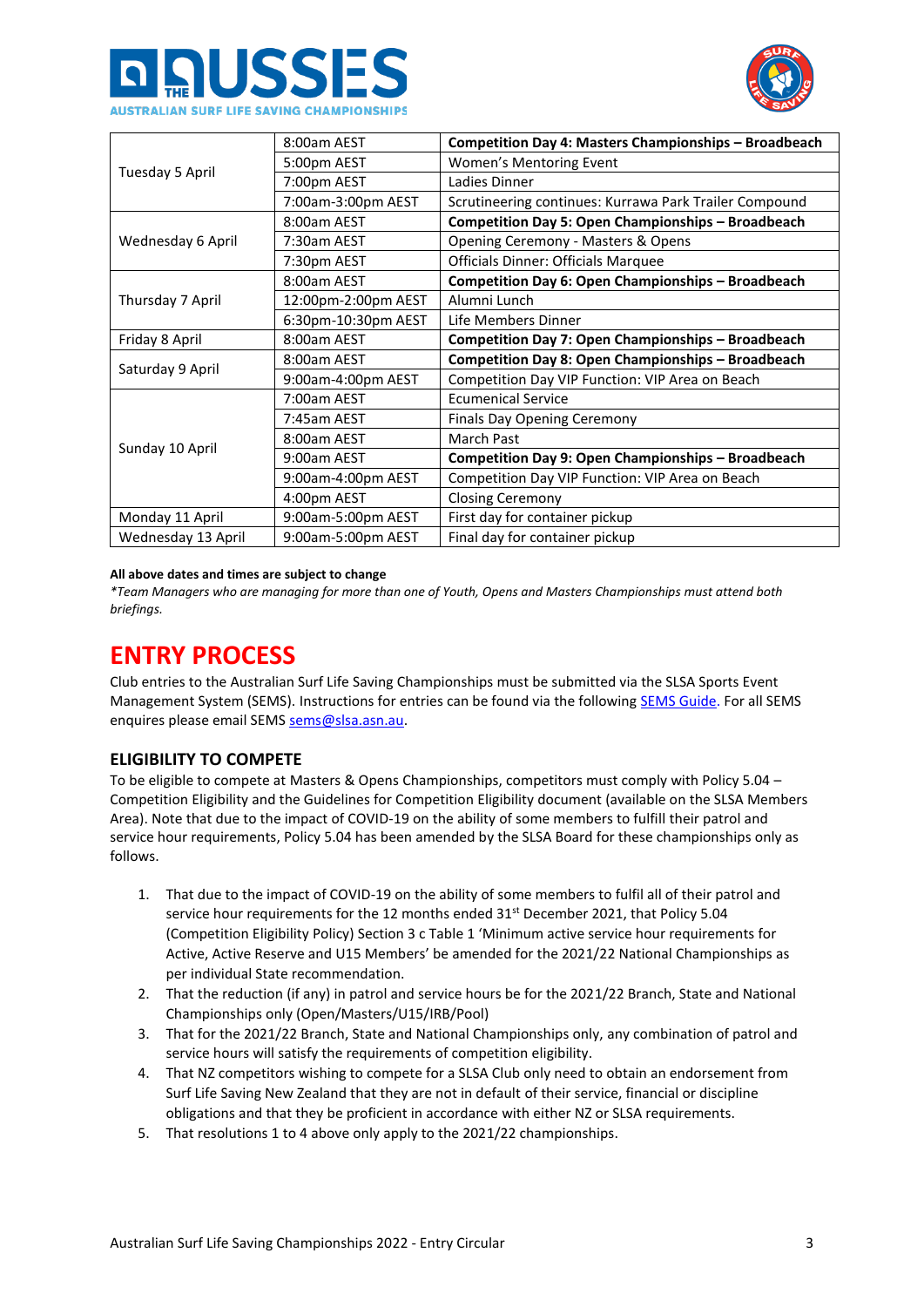



# **ENTRY FEES**

The Australian Surf Life Saving Championships 2022 entry fees are as follows:

| <b>Price Level</b>          | <b>Dates</b>               | <b>Competitor Category</b>              | Price (incl GST)* |  |
|-----------------------------|----------------------------|-----------------------------------------|-------------------|--|
|                             |                            | Youth Championships Competitor          | \$120             |  |
|                             | Thursday 27                | Opens Championships Competitor          | \$120             |  |
|                             | January - Sunday           | <b>Masters Championships Competitor</b> | \$120             |  |
| <b>Early Bird Entry Fee</b> | 20 February 2022           | Ocean Swim - All Competitors            | \$35              |  |
|                             | (11:59pm AEDT)             | Reel Team only (Surf Belt Race)         | \$10 per event up |  |
|                             |                            | March Past only                         | to \$20 max       |  |
|                             |                            | Youth Championships Competitor          | \$170             |  |
|                             | Monday 21<br>February 2022 | Opens Championships Competitor          | \$170             |  |
|                             | $(12:00am AEDT) -$         | <b>Masters Championships Competitor</b> | \$170             |  |
| <b>Normal Entry Fee</b>     | Sunday 20 March            | Ocean Swim - All Competitors            | \$45              |  |
|                             | 2022 (11:59 pm<br>AEDT)    | Reel Team only (Surf Belt Race)         | \$10 per event up |  |
|                             |                            | March Past only                         | to \$20 max       |  |
| Ocean Swim On The Day       | Sunday 3 April 2022        | All on day entries                      | \$60              |  |

**Note 1:** Prices are per competitor, irrespective of the number of events entered, unless otherwise stated above.

**Note 2:** SLSA Members entering the Ocean Swim will be done via SEMS. A separate entry fee is required to enter the Ocean Swim. All public members entering the Ocean Swim will complete an online entry form via the SLSA website.

**Note 3:** Please note, a portion of the price increase for the 2022 Championships is related to changes in the supply of Powercraft operations. Clubs will not be required to supply IRB Drivers or Crews to conduct water safety at the Championships. SLSA will handle appointment of water safety and Powercraft duties, however clubs will still be required to provide fully equipped boats. Additional club requirements may be implemented for U13's competition to assist with age specific water safety.

## **PAYMENT**

Clubs will be sent an invoice after each entry period. Clubs MUST pay by **Wednesday 30 March 2022. Clubs must include club name and invoice number when paying total amounts.**

#### **CLUBS WITH UNPAID ENTRY FEES WILL BE INELIGIBLE TO COMPETE.**

#### **REFUND OF FEES/CANCELLATION FEES**

Once an invoice has been generated, **entry fees are non-refundable.**

## **CHANGES TO EXISTING ENTRIES**

Changes to already existing entries can occur up until Normal Entries close at 11:59pm (AEDT), 20 March 2022 via SEMS. After this date, an admin fee of \$10 per change to an already existing competitor can occur up until 4:00pm (AEST) the day before the race, through visiting the Administration Centre only. This is for individual entries. Changes to the composition of teams can occur until marshalling commences for that event and round. There is no charge for a team change if the competitor is already entered in the carnival. If the competitor has not previously entered into this carnival a late entry fee of \$200 shall be charged.

**Note 1:** Changes will not be permitted for Surf Board riding events after the close of entries date.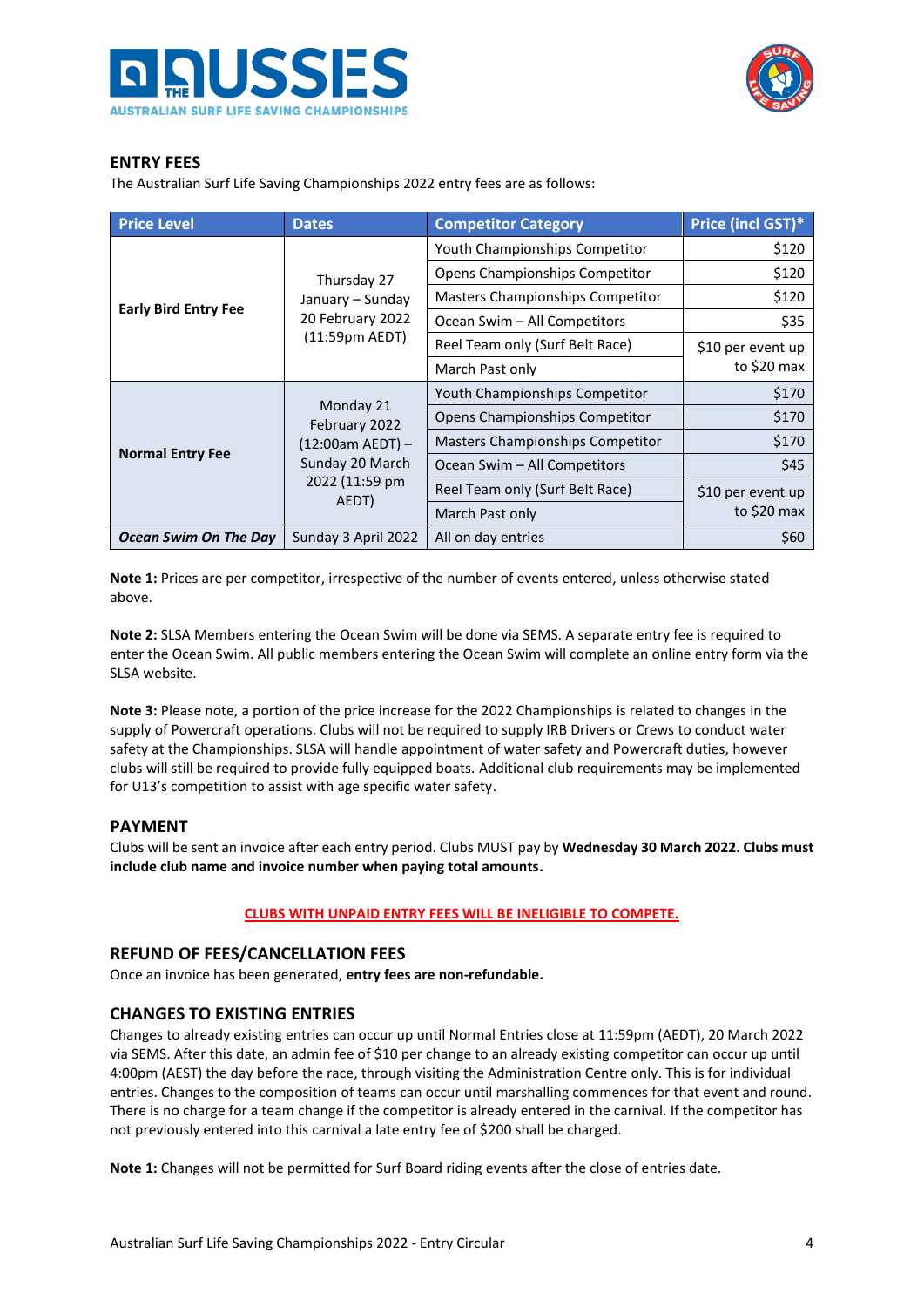



# **ENTRY AFTER ONLINE ENTRIES CLOSE**

**Entire Club Late Entries** – If an entire club does not submit entries before the normal entry closing date (5pm, Sunday 20 March 2022, AEDT), the club needs to request permission to enter by directing a letter to the Competition Committee vi[a events@slsa.asn.au](mailto:events@slsa.asn.au) explaining the exceptional circumstances for late entry.

#### **COMPETITIVE TRANSFERS**

Competitors, Team Managers and club administrators should familiarise themselves with Section 2.2.4 – Competitive Transfers rules of the current edition of the Surf Sports Manual.

## **SUBSTITUTIONS**

Any substitutions will only be accepted as listed in the General Competitive Conditions – Substitution of Competitors in the current edition of the SLSA Surf Sports Manual (and any amending Bulletins). Clubs and/or State Centres may be permitted to make substitutions at no charge as long as the competitor is already entered into the Championships. If a substitution occurs with a new competitor who is not already entered into the Championships, the relevant entry fee will be charged.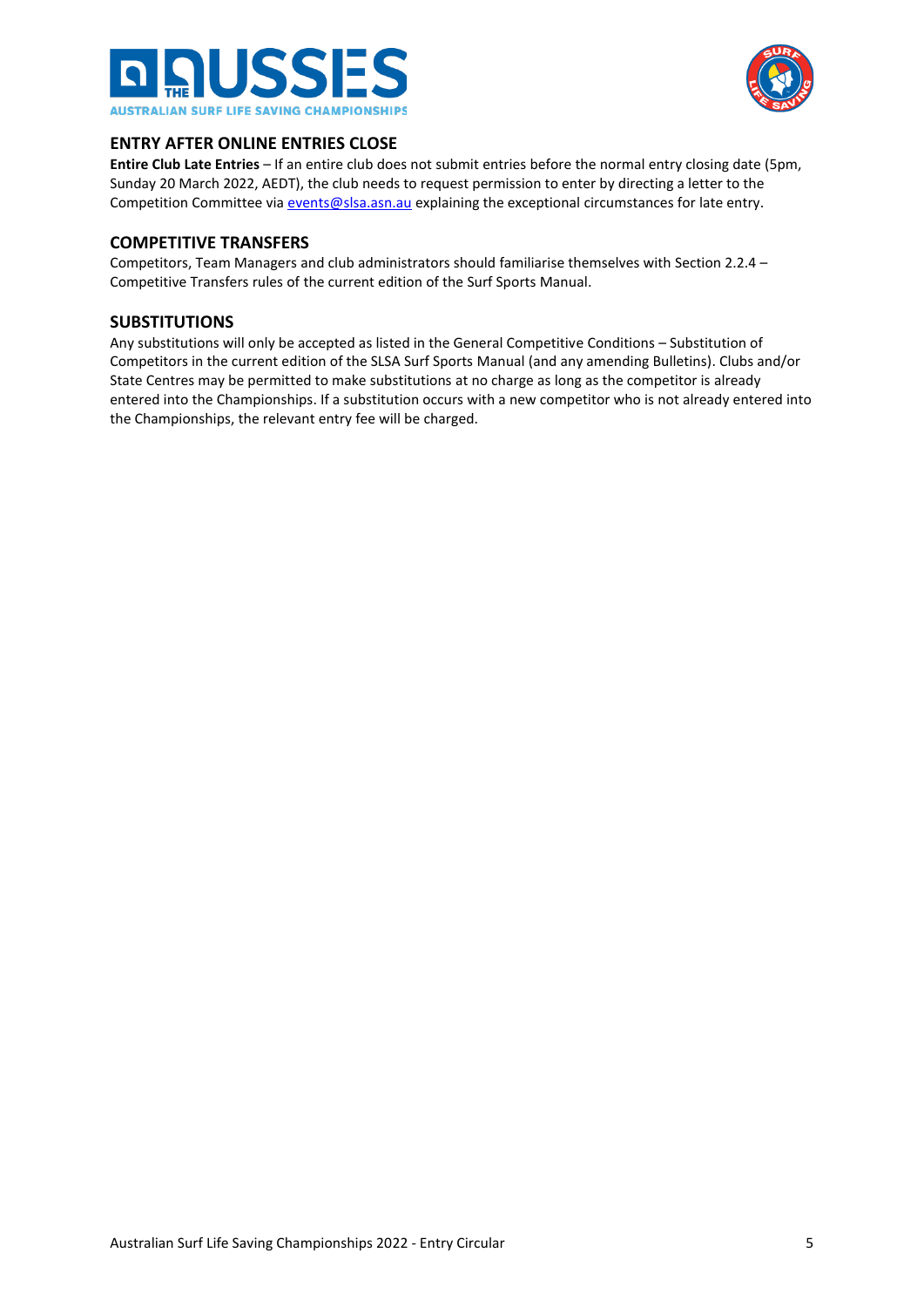



# **CONDITIONS OF ENTRY**

All competitors entered in the Australian Youth, Australian Masters and Australian Open Surf Life Saving Championships 2022 must be financial members of an affiliated club or ILS affiliate.

# **MEMBERSHIP, AWARD PROFICIENCIES AND PATROL REQUIREMENTS FOR ALL COMPETITORS**

Each competitor must hold the award relevant to their entry and have completed a proficiency test for the award. The details of these requirements are detailed in SLSA's Policy 5.04 – Competition Eligibility and the SLSA Guidelines for Competition Eligibility document via the SLSA Member's Area. As noted under Eligibility to Compete the SLSA Board has amended the patrol and service hour requirements for these championships only (refer resolutions above).

# **RESTRICTIONS ON EVENTS AND PROVISOS**

The following restrictions shall apply in regard to nominations and competition in the various events:

**AGE/GENDER CATEGORIES - SAFETY RESTRICTIONS –** Where a particular age/gender category area and/or section (including specific events) is postponed, cancelled, or relocated due to safety and/or weather/sea conditions, competitors from that particular age/gender grouping are not permitted to compete in any older age category event/s.

# **YOUTH CHAMPIONSHIPS – ENTRY RESTRICTIONS**

- 1. Double Dipping in accordance with SLSA rules for the event:
	- No Under 15 competitor is eligible to contest Under 17 or older team or individual events.
	- No Under 14 competitor is eligible to contest U15 individual events.
	- No Under 13 competitor is eligible to contest U14 or U15 individual events.
	- No Under 12 competitor is eligible to enter the Youth Championships.
- 2. Entry Restrictions Each Club is permitted to enter a maximum of:
	- Uncapped for all individual events (except for Ironman/Ironwoman).
	- Four competitors per age group and gender in Ironman and Ironwoman events. However, should a club have members qualify for a state Ironman/Ironwoman final in the Under 13, 14 or 15 age categories, all those competitors will be eligible to enter their respective event at the Australian Youth Championships **in addition** to the club quota of 4 competitors per club, per gender, per event.
	- 2 teams per team event, per gender.
	- The Mixed Beach Relay Race is restricted to 1 team from each club. The Relay team must include 2 x male and 2 x female competitors.
	- An Under 14 aged competitor is permitted to participate in the U13/U14 or U14/U15 age category in a particular event but not both.
	- Apart from the U13 U15 5 Person R&R and U15 First Aid, an Under 13 aged competitor is permitted to participate only in the U13/U14 age category.

**Note 1:** The U13 - U15 R&R may be contested by any combination of male and female U13, U14 and U15 aged competitors. An U13 aged competitor only requires their age award to participate in the event.

**Note 2:** An U13 aged competitor may contest the U15 First Aid Competition provided that they hold a proficient Surf Rescue Certificate.

*Note 1: U13/14 age competitors do not need to fulfil patrol hour/service obligations to be eligible to compete in the Youth Championships in U14 individual events and U15 Team events but must meet all other requirements of Policy 5.04.*

*Note 2: All Youth team events will be run as per the rules for the older age group for that event (course lengths and equipment)*

## **MASTERS EVENTS** - **ENTRY RESTRICTIONS**

**MASTERS AGE GROUPS** – Individual competitors can only compete in their own age group and team competitors can only compete in one combined age category in each team event. Further, teams are only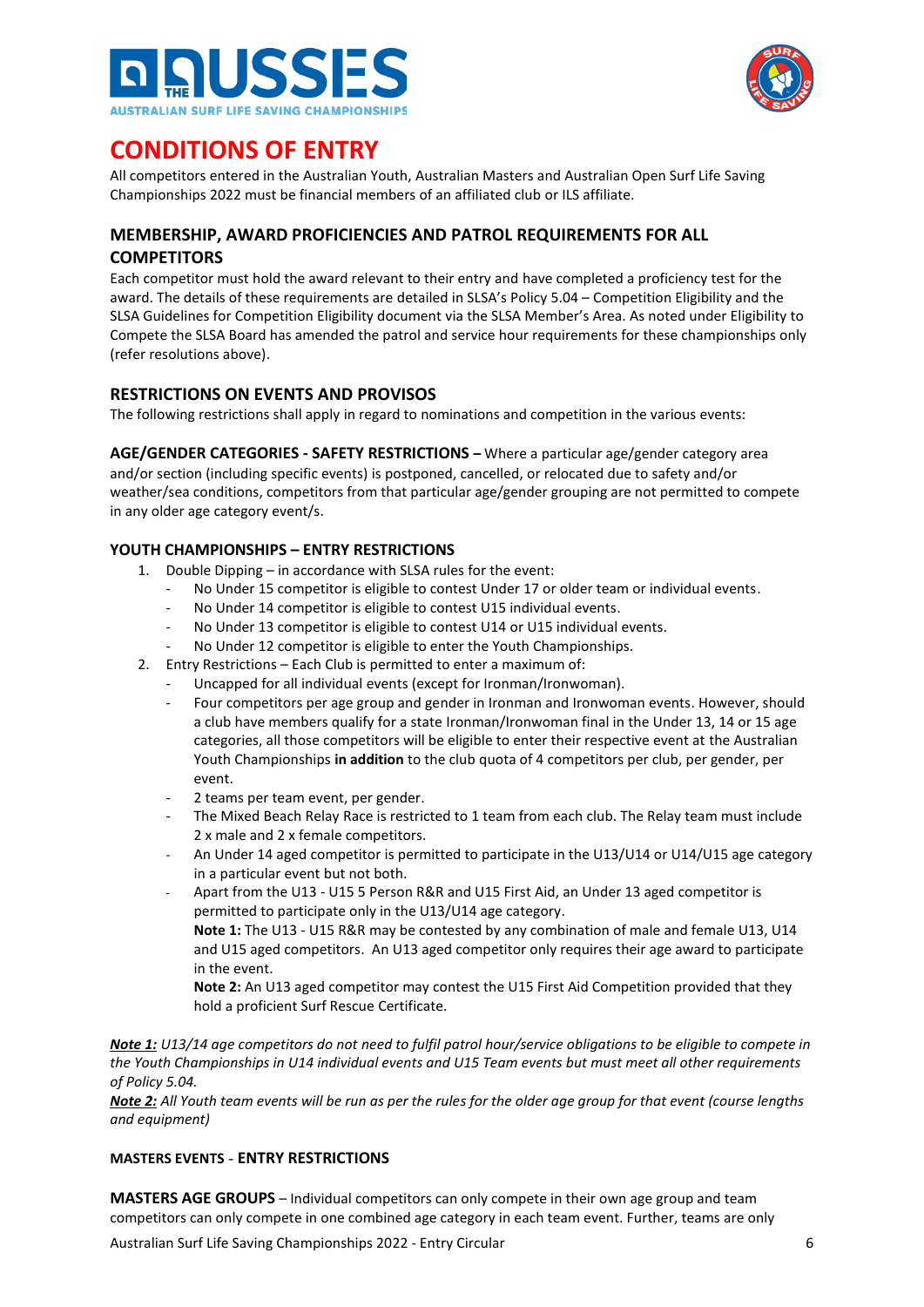



permitted to compete in their eligible age group. This includes where individual/team events are cancelled/postponed/relocated.

- **Board Rescue & Double Ski** Team age category is determined by youngest competitor in the team.
- **All other Team Events** The aggregate ages of the team members will determine the age category.
- **Surf Boats –** The aggregate ages of the four rowers will determine the age category. The sweep does not need to be a Master age competitor and is not included in the team's aggregate age.

#### **OPEN CHAMPIONSHIPS – ENTRY RESTRICTIONS**

Competitors U17 aged and up are limited to compete in two team events per discipline i.e. No triple dipping.

Example: U17 Competitor may compete in their age group (U17) plus one more (U19 or Opens) for discipline-specific team events. Alternatively, an U17 competitor may compete in the U19 and Open category for a discipline specific team event, but not the U17's.

#### **SWIMMING AREA**

For Surf Belt Race events, reel handlers are permitted to double up in teams competing in different heats, quarter finals and semi-finals of the same event provided that no shuffling of rounds are required to accommodate handlers (i.e. the draw process is not hindered).

#### **BOAT AREA**

- 1. As detailed in Note 1 of Section 5.1(a) of the of Surf Sports Manual only accredited S3 and S2 Sweeps will be eligible to sweep surf boats in these Championships. For further information please refer to the SLSA Sweep Accreditation Document.
- 2. Please note Section 5.1 (f) of the Surf Sports Manual re the mandatory wearing of helmets in Surf Boats unless an acceptably low level risk is assessed.

## **SUPPLEMENTARY CONDITIONS FOR SURF BOATS AT AUSTRALIAN SURF LIFE SAVING CHAMPIONSHIPS**

Surf Boat Competitors are reminded to refer to the Surf Sports Manual Section 5.1(c) Note 7 that details particular 'double dipping" rules that apply to the Australian Surf Life Saving Championships.

#### **BEACH EVENTS**

All March Past events (Open and U23) will occur as a final (no qualifying rounds) on Sunday, 10 April 2022.

## **INTERNATIONAL COMPETITORS**

Conditions of entry for international competitors:

- 1. SLSA reserves the right to invite and/or accept entries from international competitors and club teams to compete in any event at the Australian Championships.
- 2. Limited Entry Events only one entry from each country may be accepted into an event. If more than one individual or club team nominates, only the national champion or highest ranked individual/club team from that country (as advised by the governing body to SLSA) will be allowed to compete.
- 3. Youth Championships entry restrictions apply to any international club entries. All other events (unrestricted) in Masters and Opens have no limits on international competitors or club teams entering.
- 4. International club teams must be a genuine club team (not composite teams) and must compete in club colours to be eligible to compete.
- 5. International individual competitors may compete in their club caps or, with the permission of their country, compete in their national colours.
- 6. All international competitors and club teams must gain international clearance from their governing body and must be submitted to SLSA prior to competition.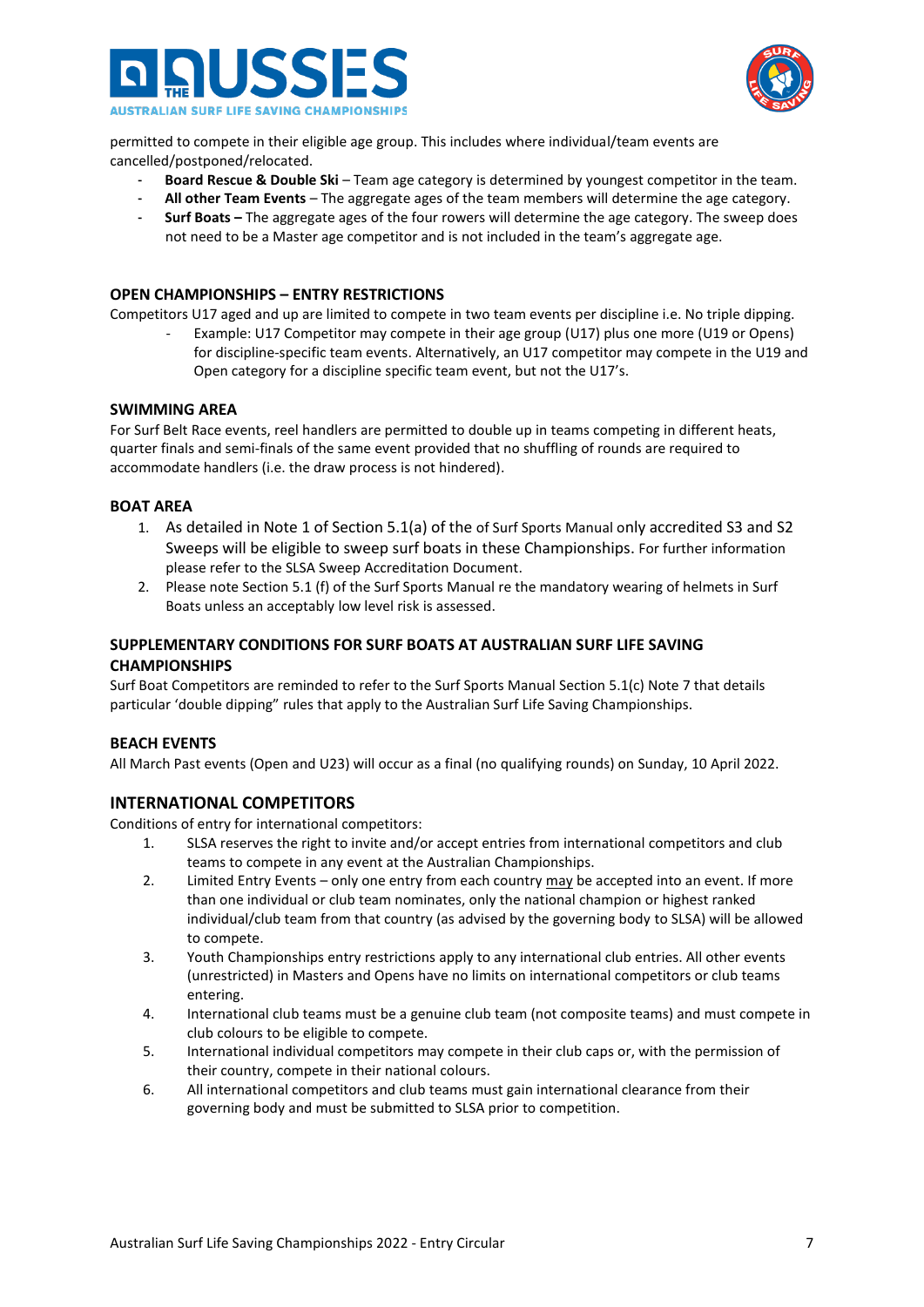



# **LIMITED ENTRY EVENTS**

State Centres shall be responsible for nominating and entering individuals/teams (by **Monday 14 March 2022**) as well as reserves, to contest the Limited Entry Events for Masters and Opens Championships in accordance with the 'quotas' allocated in each State/Territory (see pages 7 & 8 of this Circular for quotas).

State centres will be requested to provide State Championship results from Youth Ironperson events should clubs be able to enter additional competitors in these events.

**PATIENT REQUIREMENTS** – All clubs entered in limited entry events such as Champion Lifesaver, First Aid Competition and Champion Patrol will be required to provide patients according to club/team entries. Please see ratios below:

- Champion Lifesaver: 1 patient per club entry
- First Aid Competition: 1 patient per team entry
- Champion Patrol: 1 patient per club entry who must hold at least a proficient SRC and the patient must be prepared to go into the water.

## **SUBSTITUTION OF LIMITED ENTRY EVENT COMPETITORS**

- 1. **All States/Territories are requested to nominate up to 5 reserves (in order of priority) for all limited entry events.**
- 2. "Substitution of Competitors" State/Territory Centres can replace an individual, team member or team who has already been nominated as a reserve for the event. If a State is unable to substitute from the reserve list, the nominating State may substitute a replacement from that State/Territory irrespective of whether they are on the reserves list. Where a State/Territory is unable to fill a vacancy then the vacancy will be filled by the next available reserve on the list.
- 3. If States/Territories do not fill their quota, positions will be filled from the reserves offered by the other States/Territory.

**Note**: SLSA also reserves the right to select competitors to compete from the reserve list.

## **LIST OF EVENTS**

A list of Championships events can be found in the [Australian Surf Life Saving Championships 2022](https://sls.com.au/wp-content/uploads/2022/01/Australian-Surf-Life-Saving-Championships-2022-List-of-Events.pdf) – List of [Events](https://sls.com.au/wp-content/uploads/2022/01/Australian-Surf-Life-Saving-Championships-2022-List-of-Events.pdf) document.

# **LIMITED ENTRY EVENTS - YOUTH CHAMPIONSHIPS**

Entries for these events will be each State Centre's responsibility ONLY.

| <b>ENTRY</b> | <b>AGE</b>   | <b>EVENT</b>                   | <b>STATE QUOTAS</b> |                |                |            |              |           |              |              |
|--------------|--------------|--------------------------------|---------------------|----------------|----------------|------------|--------------|-----------|--------------|--------------|
| <b>CODE</b>  | <b>GROUP</b> |                                | <b>Total</b>        | <b>NSW</b>     | QLD            | <b>VIC</b> | <b>SA</b>    | <b>WA</b> | <b>TAS</b>   | <b>NT</b>    |
| 3108         | U/15         | Mixed First Aid<br>Competition | 10                  | 3              | $\overline{2}$ | 1          | 1            | 1         | 1            | 1            |
| 1121         | U/14         | Male Champion Lifesaver        | 9                   | $\overline{2}$ | $\overline{2}$ | 1          | 1            | 1         | $\mathbf{1}$ | $\mathbf{1}$ |
| 2121         | U/14         | Female Champion<br>Lifesaver   | 9                   | $\overline{2}$ | $\overline{2}$ | 1          | $\mathbf{1}$ | 1         | $\mathbf{1}$ | $\mathbf{1}$ |
| 1120         | U/15         | Male Champion Lifesaver        | 9                   | $\overline{2}$ | $\overline{2}$ | 1          | 1            | 1         | $\mathbf{1}$ | $\mathbf{1}$ |
| 2120         | U/15         | Female Champion<br>Lifesaver   | 9                   | $\overline{2}$ | $\overline{2}$ | 1          | 1            | 1         | $\mathbf{1}$ | 1            |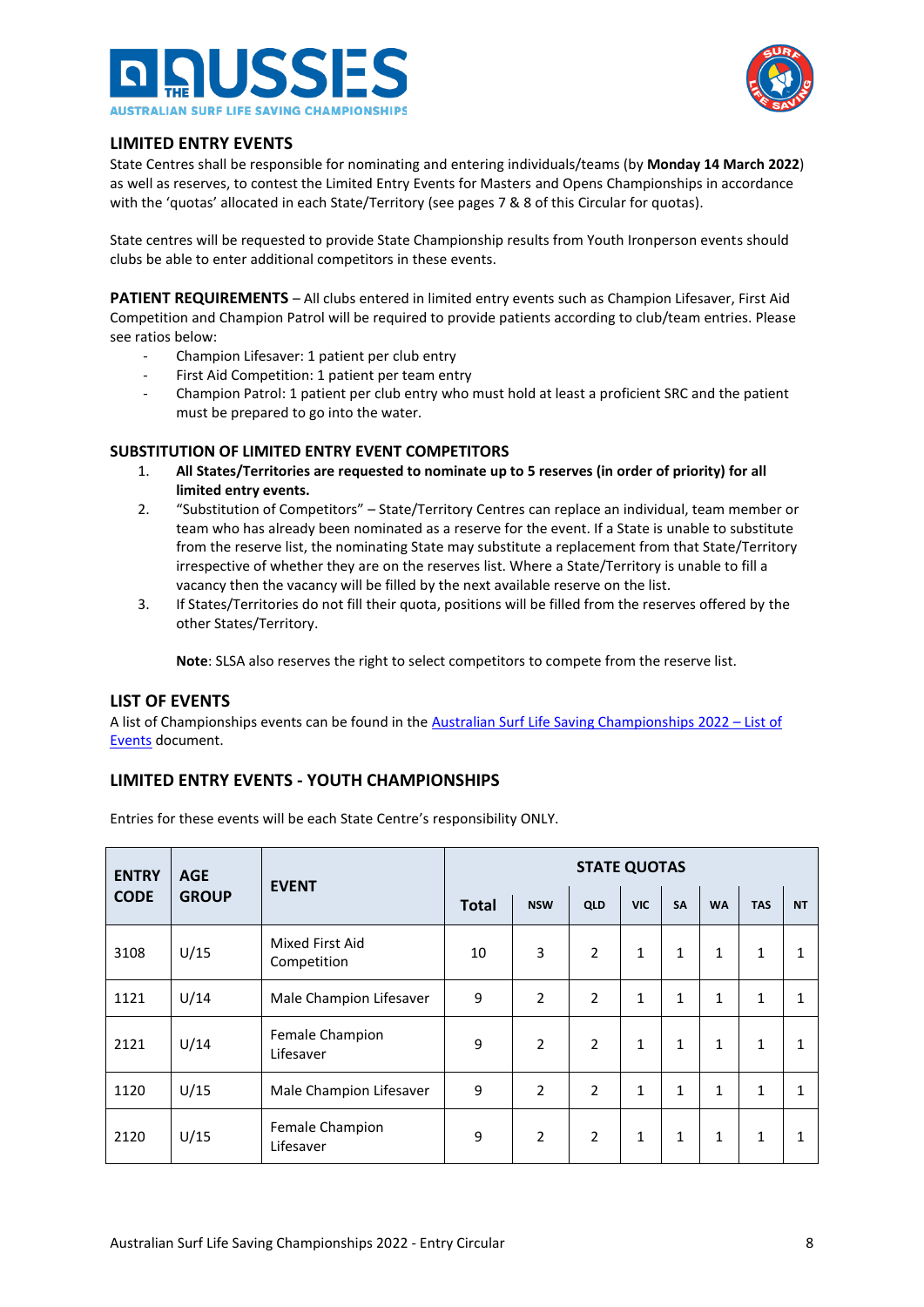



# **MASTERS CHAMPIONSHIPS**

Entries for these events will be each State Centre's responsibility ONLY.

| <b>ENTRY</b> | <b>AGE</b>      | <b>EVENT</b>              | <b>STATE QUOTAS</b> |                |                |              |              |              |              |              |
|--------------|-----------------|---------------------------|---------------------|----------------|----------------|--------------|--------------|--------------|--------------|--------------|
| <b>CODE</b>  | <b>GROUP</b>    |                           | <b>Total</b>        | <b>NSW</b>     | <b>QLD</b>     | <b>VIC</b>   | <b>SA</b>    | <b>WA</b>    | <b>TAS</b>   | <b>NT</b>    |
| 1382         | 30-39 yrs.      | Male Champion Lifesaver   | 9                   | $\overline{2}$ | $\overline{2}$ | $\mathbf{1}$ | $\mathbf{1}$ | 1            | $\mathbf{1}$ | 1            |
| 2382         | 30-39 yrs.      | Female Champion Lifesaver | 9                   | $\overline{2}$ | $\overline{2}$ | $\mathbf{1}$ | $\mathbf{1}$ | 1            | $\mathbf{1}$ | 1            |
| 1383         | 40-49 yrs.      | Male Champion Lifesaver   | 9                   | $\overline{2}$ | $\overline{2}$ | $\mathbf{1}$ | $\mathbf{1}$ | 1            | $\mathbf{1}$ | $\mathbf{1}$ |
| 2383         | 40-49 yrs.      | Female Champion Lifesaver | 9                   | $\overline{2}$ | $\overline{2}$ | $\mathbf{1}$ | $\mathbf{1}$ | $\mathbf{1}$ | 1            | $\mathbf{1}$ |
| 1384         | 50yrs &<br>over | Male Champion Lifesaver   | 9                   | $\overline{2}$ | $\overline{2}$ | $\mathbf{1}$ | $\mathbf{1}$ | 1            | $\mathbf{1}$ | 1            |
| 2384         | 50yrs &<br>over | Female Champion Lifesaver | 9                   | $\overline{2}$ | $\overline{2}$ | 1            | 1            | 1            | $\mathbf{1}$ | 1            |

# **OPEN CHAMPIONSHIPS**

Entries for these events will be each State Centre's responsibility ONLY.

| <b>ENTRY</b> | <b>AGE</b>   | <b>EVENT</b>                 | <b>STATE QUOTAS</b> |                |                |                |              |                |              |              |  |
|--------------|--------------|------------------------------|---------------------|----------------|----------------|----------------|--------------|----------------|--------------|--------------|--|
| <b>CODE</b>  | <b>GROUP</b> |                              | <b>Total</b>        | <b>NSW</b>     | <b>QLD</b>     | <b>VIC</b>     | <b>SA</b>    | <b>WA</b>      | <b>TAS</b>   | <b>NT</b>    |  |
| 345          | Open         | Lifesaver Relay *            | 16                  | 5              | 4              | $\overline{2}$ | 1            | 2              | 1            | $\mathbf{1}$ |  |
| 352          | Open         | Surf Boat Relay Race         | 16                  | 5              | 4              | $\mathfrak{p}$ | $\mathbf{1}$ | $\mathfrak{p}$ | $\mathbf{1}$ | $\mathbf{1}$ |  |
| 3105         | Open         | <b>First Aid Competition</b> | 10                  | 3              | $\overline{2}$ | 1              | 1            | 1              | 1            | $\mathbf{1}$ |  |
| 3106         | U/19         | <b>First Aid Competition</b> | 10                  | 3              | $\overline{2}$ | 1              | 1            | 1              | $\mathbf{1}$ | $\mathbf{1}$ |  |
| 3107         | U/17         | <b>First Aid Competition</b> | 10                  | 3              | 2              | 1              | 1            | 1              | 1            | $\mathbf{1}$ |  |
| 3113         | Open         | Champion Patrol              | 9                   | $\overline{2}$ | $\overline{2}$ | 1              | $\mathbf{1}$ | $\mathbf{1}$   | $\mathbf{1}$ | $\mathbf{1}$ |  |
| 3115         | U/17         | Champion Patrol              | 9                   | $\mathcal{P}$  | $\overline{2}$ | 1              | 1            | 1              | $\mathbf{1}$ | $\mathbf{1}$ |  |
| 1117         |              | Male Champion                | 9                   | $\overline{2}$ | $\overline{2}$ | $\mathbf{1}$   | $\mathbf{1}$ | 1              | $\mathbf{1}$ | $\mathbf{1}$ |  |
|              | Open         | Lifesaver                    |                     |                |                |                |              |                |              |              |  |
| 2117         | Open         | Female Champion              | 9                   | $\overline{2}$ | $\overline{2}$ | $\mathbf{1}$   | 1            | 1              | $\mathbf{1}$ | $\mathbf{1}$ |  |
|              |              | Lifesaver                    |                     |                |                |                |              |                |              |              |  |
| 1118         | U/19         | Male Champion                | 9                   | $\mathcal{P}$  | $\overline{2}$ | 1              | $\mathbf{1}$ | 1              | 1            | $\mathbf{1}$ |  |
|              |              | Lifesaver                    |                     |                |                |                |              |                |              |              |  |
| 2118         | U/19         | Female Champion              | 9                   | $\mathcal{P}$  | $\overline{2}$ | $\mathbf{1}$   | 1            | 1              | $\mathbf{1}$ | 1            |  |
|              |              | Lifesaver                    |                     |                |                |                |              |                |              |              |  |
| 1119         | U/17         | Male Champion                | 9                   | $\mathcal{P}$  | $\overline{2}$ | $\mathbf{1}$   | $\mathbf{1}$ | 1              | $\mathbf{1}$ | $\mathbf{1}$ |  |
|              |              | Lifesaver                    |                     |                |                |                |              |                |              |              |  |
| 2119         | U/17         | Female Champion              | 9                   | $\overline{2}$ | $\overline{2}$ | 1              | 1            | 1              | 1            | $\mathbf{1}$ |  |
|              |              | Lifesaver                    |                     |                |                |                |              |                |              |              |  |

**\* Note:** The LifeSaver Relay will only be conducted at the Aussies if the boat and the rest of the course can be set immediately beside each other and the whole event is conducted with one start.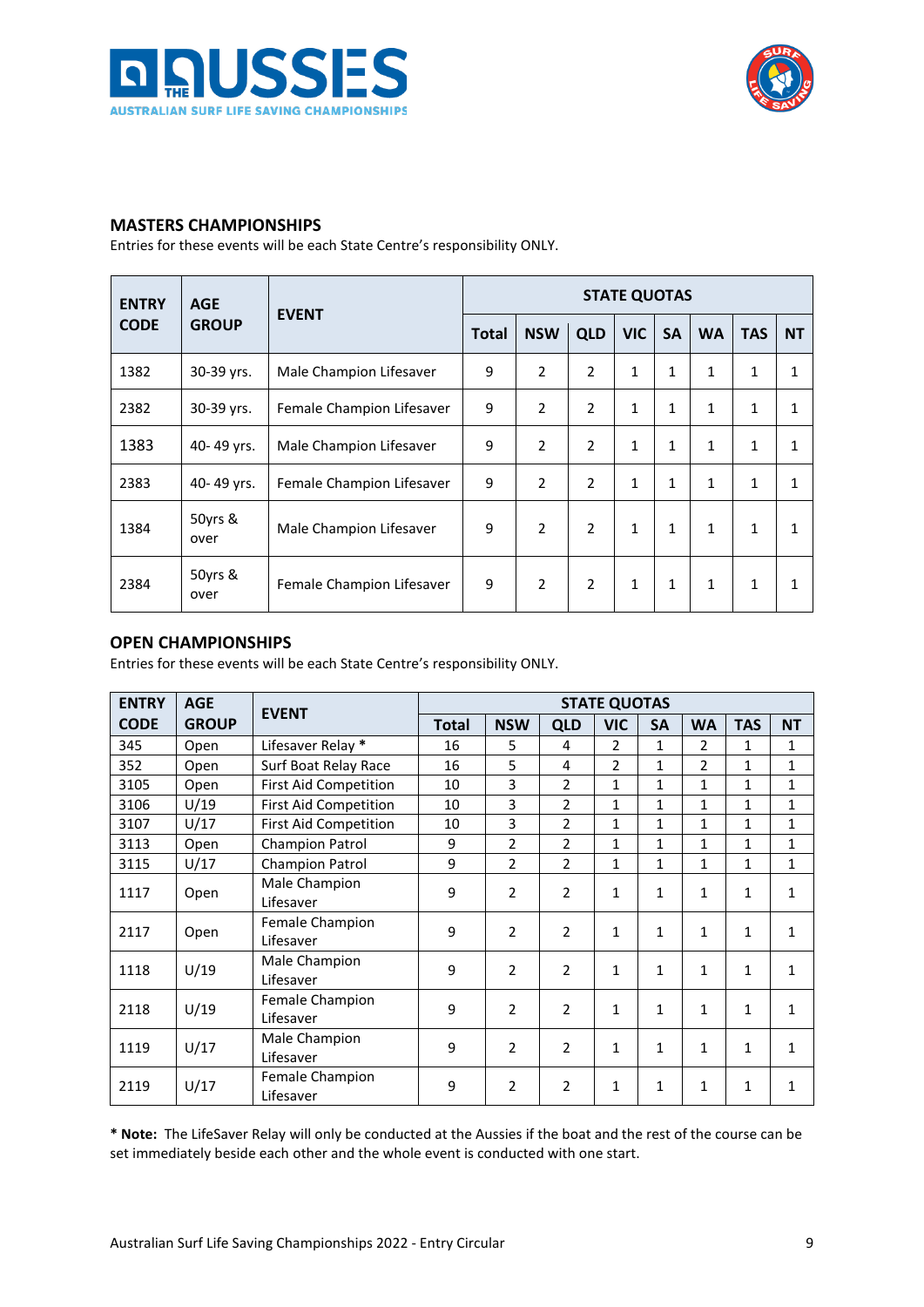



# **GENERAL EVENT INFORMATION**

# **SHIPPING CONTAINERS**

Clubs transporting containers to the Gold Coast, must contact the SLSA Events Team - [events@slsa.asn.au](mailto:events@slsa.asn.au) and provide the following information:

| Club | Container<br>Size | Container   Container | arrival date pickup date | Container<br>Name | Organisers   Organisers  <br>Phone No | Email | Container   Container   Transporting  <br>Organiser company (e.g.,<br>Toll) | Container<br>ID# |
|------|-------------------|-----------------------|--------------------------|-------------------|---------------------------------------|-------|-----------------------------------------------------------------------------|------------------|
|      |                   |                       |                          |                   |                                       |       |                                                                             |                  |

In booking container transport to the Gold Coast, please first email to ensure correct delivery instructions and FAQs are provided. If contact is not made, then a container will not be accepted onto site.

## **NAMES OF TEAMS IN TEAM EVENTS**

Where the club has one or more teams entered in an event, then that particular event code number for each competitor in each team shall be subtitled **"A"** for the first team or **"B"** for the second team, etc., as applicable.

*Note:* SLSA reserves the right to change any team name deemed inappropriate.

# **POWERCRAFT & WATER SAFETY REQUIREMENTS**

The 2022 Australian Surf Life Saving Championships will see the implementation of a revised Powercraft (IRB & RWC) rostering process. Individual clubs will no longer be required to provide personnel to fill water safety shifts. SLSA will be looking to engage active and enthusiastic Powercraft personnel across varying levels of experience and expertise to manage water safety processes across all Championships. SLSA will provide subsidy where appropriate for those personnel engaged in water safety throughout the Championships. Further information regarding the nomination of personnel for Aussies 2022 water safety will be provided in forthcoming Powercraft circular.

Clubs will still be required to provide IRB's as per previous years. This information will be included in Powercraft circular.

Individual clubs will be required to assist with specific water safety requirements for U13 competition. Further information regarding quotas and timetable for U13 water safety will be released following close of Normal Entry period.

## **DRESS OF COMPETITORS**

In all events, competitors must wear approved competition dress as detailed in the 37th edition of the Surf Sports Manual and any subsequent Bulletins or Circulars.

Approval may be granted by the Championship Referee for a club or competitor to wear a singlet or vest different to the supplied singlet provided it complies with the SLSA Sponsorship Policy 6.28 (available via the SLSA Member's Area). This approval is subject to colour and visibility of the club/competitor singlets being fluoro yellow **ONLY.** This must be presented for approval to the Carnival Referee or Deputy Referee. The approved lycra singlets may only then be worn during the heats. For the Quarter Finals, Semi Finals and Finals the SLSA branded event lycra singlets must be worn, **NO EXCEPTIONS**. Competitors will be checked at the start line and no competitor will be allowed to compete unless they comply.

SLSA Staff, Championship Referee, Area Referee and/or Sectional Referee reserve the right to order the removal or covering of signage, ID or logos in conflict with the Championships sponsor and/or the SLSA Sponsorship Policy 6.28.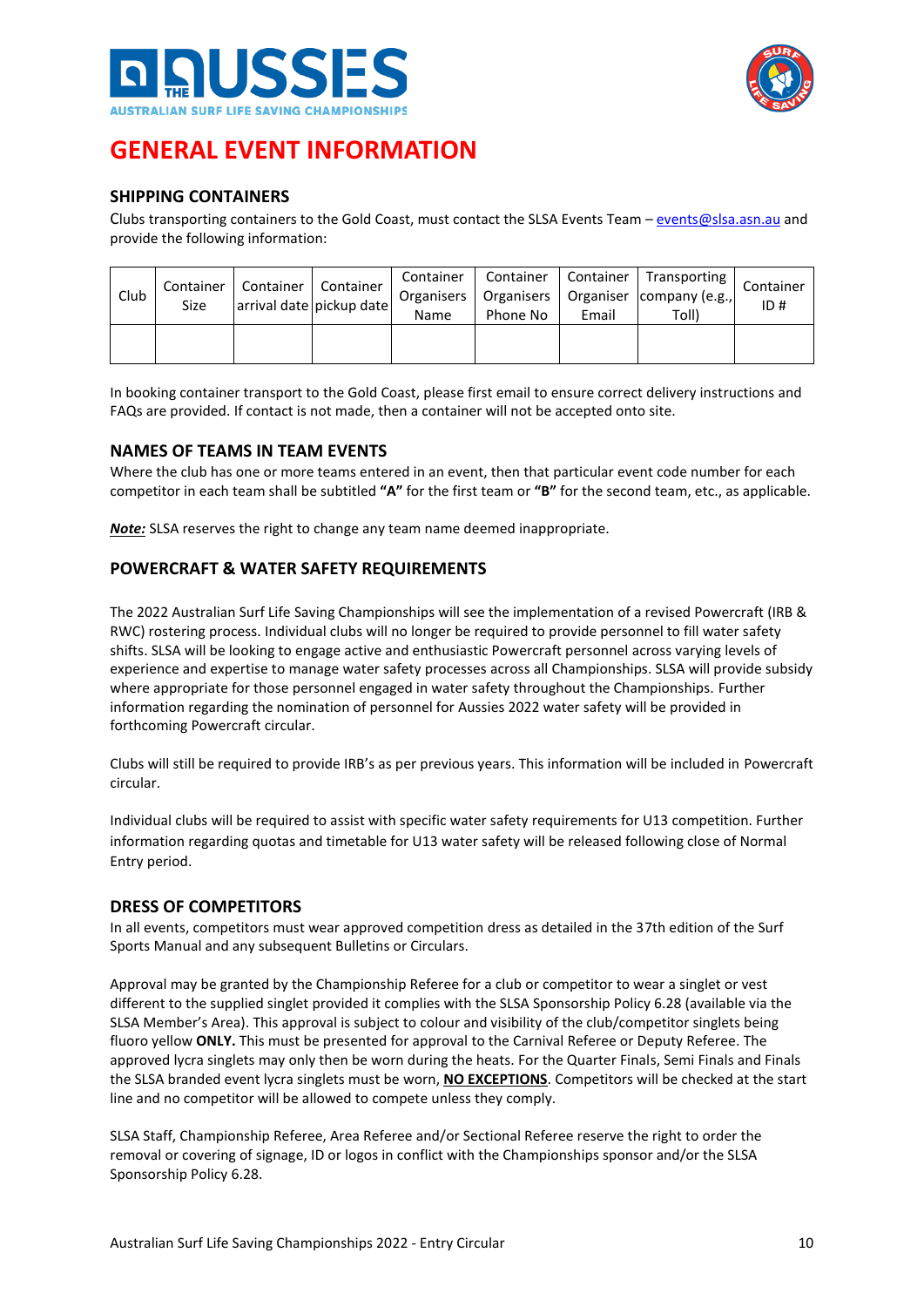



# **TEAM MANAGERS**

# **TEAM MANAGER ACCREDITATIONS**

Each club will be provided with accreditation passes for the Team Manager and each Assistant Team Manager to gain access to each relevant competition area. Below is the recommended ratio of competitors/ accreditation passes):

- 1x overall Team Manager
- Number of areas club competitors are competing in = number of Assistant Team Manager accreditations,

e.g.: 5 areas (3x water, 1x boat & 1x beach areas) = 5 Assistant Team Managers

Please note, if your club enters Masters and Opens competitors, the club's overall Team Manager is responsible to pass on all accreditation passes to Masters and Opens Assistant Team Managers.

# **TEAM MANAGER REQUIREMENTS**

Each club must have a Team Manager complete the online [Team Manager Declaration & Lycra Order Form](https://sls.com.au/aussies/team-manager-form/) before their club is eligible to compete at the Australian Youth, Australian Masters and Australian Open Surf Life Saving Championships 2022. The online form requires Team Managers to provide the following details:

- Team Manager contact details
- Assistant Team Manager names
- Location of club accommodation & approximate numbers staying in each location
- Club Lycra singlet requirements and sizes
- Agree to all terms outlined in the Team Manager declaration.

**LYCRA SINGLET SIZING & DISTRIBUTION** – Team Managers will be responsible for the collection of all competitor lycras. This can be done so following the online briefing for Youth Championships at North Kirra administration centre. Masters and Opens lycras will be available for collection following online briefing at Broadbeach administration centre.

To collect lycra singlets following online Team Managers' briefings, Team Managers are required to fill the [Team Manager Declaration & Lycra Order Form](https://sls.com.au/aussies/team-manager-form/) with numbers and sizes of lycra singlets required for that club. Lycra singlet sizing chart is below. Team Managers are responsible for distributing lycra singlets to all competing club members.

Team managers are responsible for the collection of all competitor lycras for the 2022 Championships. Individuals will not be required to collect their own lycras as was done throughout the 2021 Championships.

A club will **NOT** be able to collect lycras for all three championships at North Kirra following online Youth Team Manager Briefing.

| <b>LADIES</b> | XS               | S                | M                | L                | <b>XL</b>        | 2XL             | 3XL             | 4XL               |
|---------------|------------------|------------------|------------------|------------------|------------------|-----------------|-----------------|-------------------|
| <b>SIZE</b>   | L8               | L10              | L12              | L14              | L <sub>16</sub>  | L <sub>18</sub> | L <sub>20</sub> | L22               |
| <b>Bust</b>   | 83 <sub>cm</sub> | 87 <sub>cm</sub> | 91 <sub>cm</sub> | 95cm             | 99 <sub>cm</sub> | 103cm           | 107cm           | 111 <sub>cm</sub> |
| Waist         | 65cm             | 69 <sub>cm</sub> | 73 <sub>cm</sub> | 77 <sub>cm</sub> | 81 <sub>cm</sub> | 85cm            | 89cm            | 93 <sub>cm</sub>  |
| Hips          | 88cm             | 92cm             | 96cm             | 100cm            | 104cm            | 108cm           | 112cm           | 116cm             |
|               |                  |                  |                  |                  |                  |                 |                 |                   |
|               |                  |                  |                  |                  |                  |                 |                 |                   |
| <b>MENS</b>   | <b>XS</b>        | S                | M                |                  | <b>XL</b>        | 2XL             | 3XL             | 4XL               |
| <b>SIZE</b>   |                  | M14              | M <sub>16</sub>  | M <sub>18</sub>  | M20              | M <sub>22</sub> | M24             |                   |
| Chest         | 86cm             | 90cm             | 94cm             | 99 <sub>cm</sub> | 104cm            | 109cm           | 114cm           | 119 <sub>cm</sub> |
| Waist         |                  |                  |                  |                  |                  |                 |                 |                   |

The lycras will be produced by FINZ.